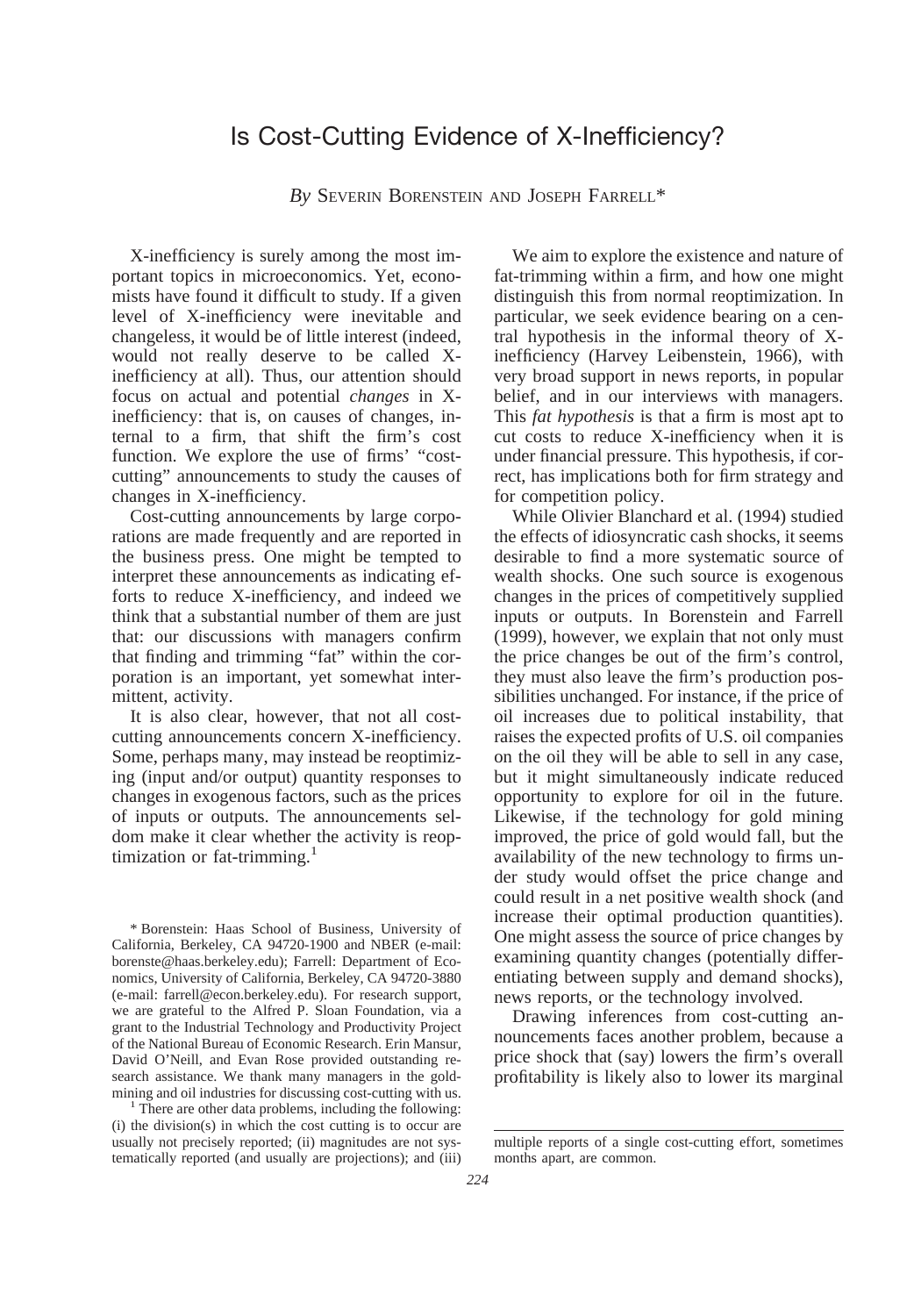profitability. Thus, the null hypothesis that firms simply are reoptimizing likely predicts that the firm will reduce output and presumably also reduce at least some inputs; this might be announced as "cost-cutting." So, it would seem that cost-cutting announcements in response to adverse price changes fail to distinguish between the null and fat hypotheses.<sup>2</sup>

Knowing the elasticity of the firm's supply curve might allow one to distinguish the hypotheses. If the supply curve is highly elastic, then an output price change will induce relatively large changes in optimal quantities, with relatively small effects on firm wealth. In contrast, if the supply curve is highly inelastic, then a price change will have significant wealth effects but will not induce much reoptimization. If supply elasticities vary across firms in an industry, one might test whether exogenous output price reductions cause greater cost-cutting among elastic- or inelastic-supply firms. In the remainder of the paper, however, we turn to strategies that instead use information on more than one market.

#### **I. Cost-Cutting in Multi-divisional Firms**

The internal-capital-markets literature in corporate finance suggests another approach to diagnosing fat-trimming. That literature has shown in various industries that divisions within the same firm cross-subsidize one another in financing investment. Owen Lamont (1997) shows that after the 1986 oil price crash many oil-producing companies cut back investment in divisions unrelated to oil (or divisions whose marginal profitability would likely rise with oil price reductions).

Some authors ascribe such changes to principal–agent problems within the firm that cause managers to make negative-NPV (net present value) investments with free cash flow, a form of fat in the firm (Michael Jensen, 1986). Others suggest that evidence of internal capital

markets could reflect the firm's optimal response to inefficiencies in external capital markets. If the cross-subsidy reflects nonoptimizing behavior within the firm, it need not be limited to investment decisions. Negative wealth shocks to one division in a firm could trigger fat-trimming in other divisions.

Anecdotal evidence of this sort of corporatewide belt-tightening is abundant. Our plan is to see whether this effect can be documented empirically. We identify a number of potentially testable empirical hypotheses.

First, under the null hypothesis that fattrimming does not take place (or is unrelated to firm wealth) one would expect that a wealth shock to one division should not induce costcutting behavior in another unrelated division. The fat hypothesis would predict that a negative wealth shock in one division will trigger fattrimming in other, even unrelated, divisions of the same firm.

Second, and closely related, under the null hypothesis, a division's cost-cutting would be unrelated to the size and degree of diversification of the corporation within which it is situated. Under the fat hypothesis, wealth shocks in a division would have implications for the entire firm, and the cost-cutting behavior of a division would be less responsive to its own financial performance if it is located within a large conglomerate.

Two cautions are in order. First, if capital markets are imperfect, such cross effects could arise even under the null hypothesis, as in the corporate-finance literature. Second, there is a problem with treating corporate structure as a natural experiment: one should ask why a firm chose the structure it did. For instance, many oil refiners are integrated into oil extraction; we should ask whether the reason might be synergies that would affect cost-cutting of the reoptimizing type. Thus, if it were highly advantageous to refine "one's own" oil (which does not appear to be the case in fact), the quantity decision problem for an integrated refiner/extractor could be different from that of a similarly sized stand-alone refiner.<sup>3</sup>

<sup>2</sup> For example, consider a company that owns oil wells. When the price of oil falls, the null hypothesis predicts that the company might reduce output because the marginal cost of producing from some wells now exceeds the price. But the price decline also lowers the wealth and cash flow of the firm, so the fat hypothesis also predicts cost-cutting.

<sup>&</sup>lt;sup>3</sup> We say "could be different," because an integrated refiner that is buying its *marginal* crude oil externally faces a marginal decision that is likely to be identical to a firm that has no inframarginal crude supplies at all.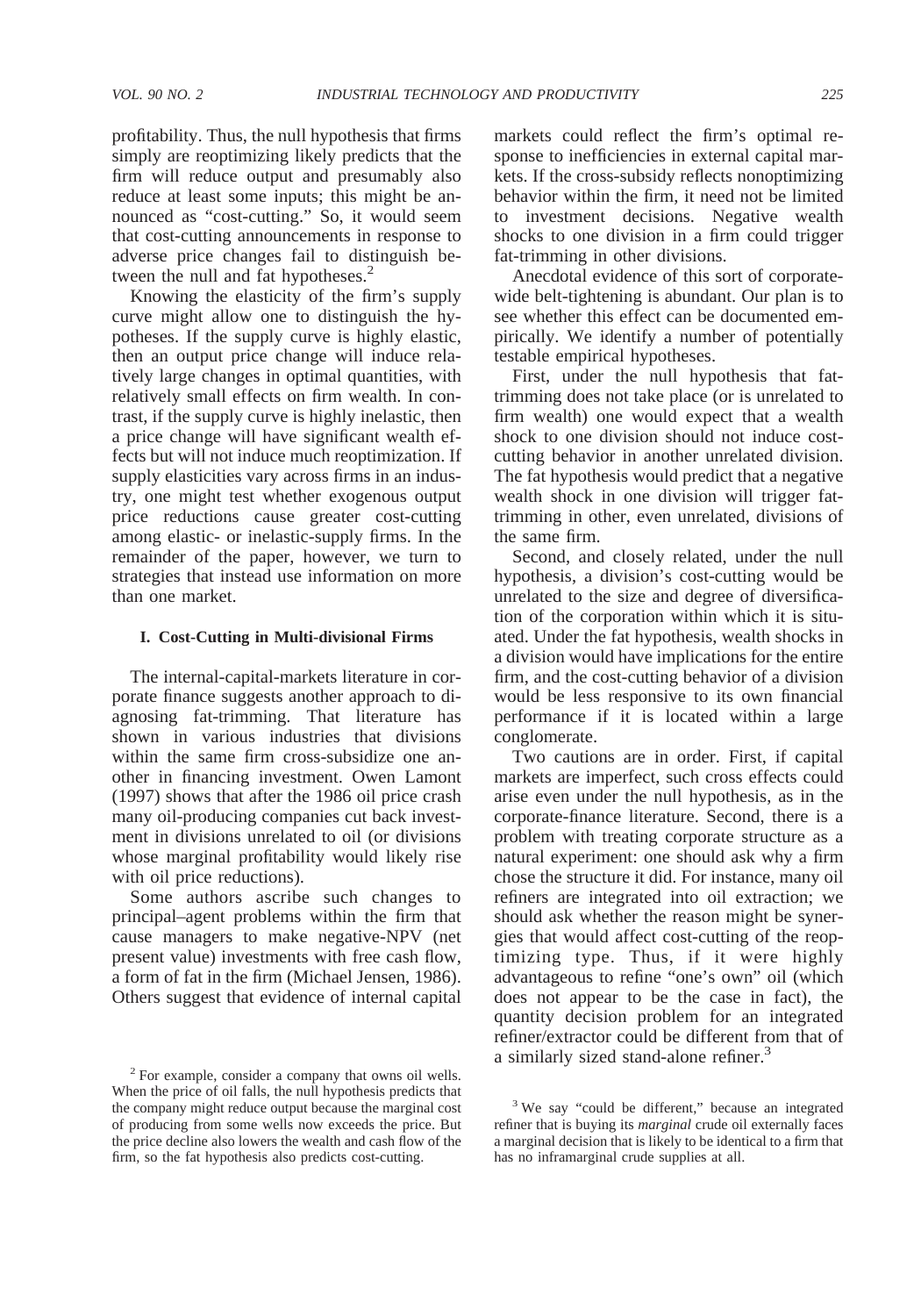Economies of scope, in general, could make it difficult to distinguish reoptimizing from fattrimming types of cost-cutting. A change that optimally lowers production in one division could, in the presence of scope economies, raise marginal production costs in another division and, thus, optimally lower production in the latter division as well. Note, however, that this explanation requires scope economies *on the margin*. If the scope economies are only common fixed costs that are independent of scale of the divisions, the change in output of one division will not cause reoptimizing in the other division.

#### **II. Vertical Integration as a Special Case**

In a firm that is vertically integrated (e.g., a firm that both extracts and refines crude oil), a shock to the intermediate-good price (crude oil) may raise the profits and optimal scale of one division even as it lowers them for another.

At first, intuition might suggest that a fully vertically integrated firm (one that refines all of, and only, its own oil) is insulated from the wealth effects of a change in the price of the intermediate product. But the effect is actually more complex. There are, for instance, significant Ricardian rents in the oil-extraction business that change one-for-one with the price of oil. The refining business, on the other hand, is considered very competitive. The effect of an oil price change on the profits from oil refining is likely to be comparatively short-lived and small. Thus, for a firm to be wealth-neutral with respect to supply-shock-driven crude-oil price changes it would have to maintain much larger operations in refining than in extraction.

A price change exogenous to the firm may come from demand or supply shocks. A change in the intermediate-good price due to a supply shift will indeed affect the upstream and downstream divisions of the firm in opposite ways, so vertical integration will provide some wealth insulation. If, for instance, the price of crude oil declines due to an oil-field discovery that does not involve the observed firm, this will cause a negative wealth shock to the firm's oilextraction division. However, it likely also will raise the expected profits, and optimal production quantity, from the firm's oil-refining busi-



FIGURE 1. OIL PRICES AND COST-CUTTING

ness. Thus, if we observed cost-cutting in the firm's refining business after an exogenous decline in the price of crude oil, this would be consistent with the fat-trimming hypothesis and hard to square with the null hypothesis of optimizing behavior (absent significant scope economies).

In contrast, oil price changes due to demand shocks are apt to produce positively correlated wealth, and optimal-output, effects in the upstream and downstream divisions. If a weak world economy pushes down oil prices, its effect on the returns to operating an oil refinery also is likely to be negative. Both divisions of the firm could then plausibly engage in costcutting of the reoptimizing type, reducing output and laying off workers. Thus, demanddriven oil price shocks are not especially helpful for distinguishing between the null and fat hypotheses.

#### **III. Cost-Cutting in the U.S. Oil Industry**

We have collected 122 cost-cutting announcements by major U.S. oil companies since 1984. Figure 1 shows the time series of monthly oil prices and cost-cutting announcements. Because of the lag between price changes and the responses of firms (and to keep the scales of the two series in the same range), the cost-cutting series for each month is the sum of cost-cutting announcements in that month and the five following months.

Figure 1 indicates that cost-cutting announcements tend to follow oil price declines. As discussed above, however, this is just the be-